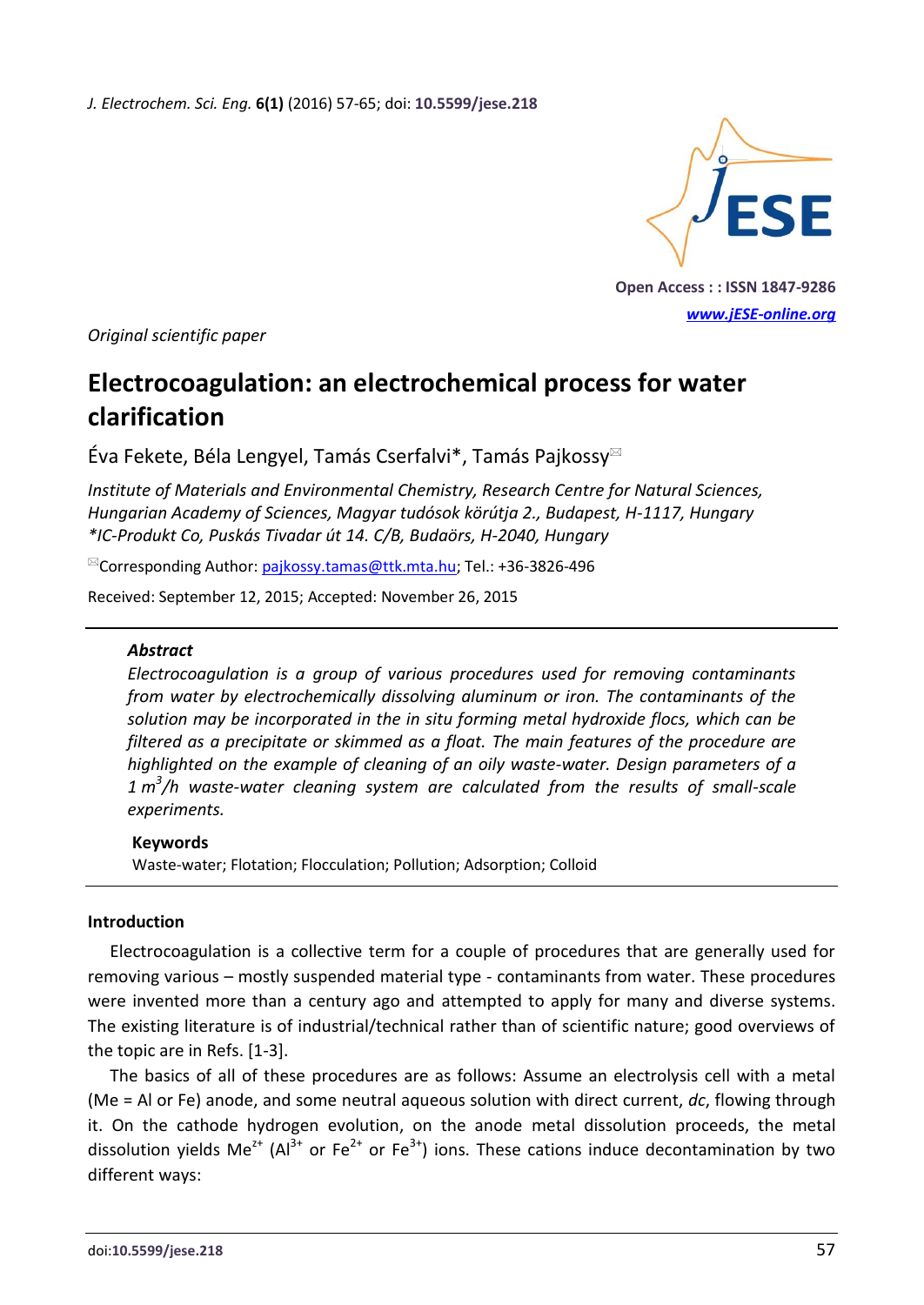(1) The ions of high positive charge, in accord with the Schulze-Hardy rule [4], cause the coagulation of the contaminant colloids of negative surface charge. Decontamination in this case - called "discharge coagulation" - means that the colloids coalesce and finally are separated from the liquid phase.

(2) In neutral aqueous solutions the hydrolysis of the Me<sup> $2+$ </sup> proceeds immediately yielding Me(OH)<sub>z</sub>. The growth of Me(OH)<sub>z</sub> particles starts as polynuclear complexes, continues as growth of colloids, which finally merge yielding flocs. During the growth, certain components of the solutions, like the contaminating particles, substances can be incorporated in the flocs, thereby the flocs finally comprise of the metal-hydroxide and the contamination. Decontamination effect is a consequence of incorporation, which is much more pronounced at the initial stage of the hydroxide formation. In other words, the "nascent" Me(OH), colloids are the active particles rather than the big flocs. This mechanism of decontamination is called "sweep coagulation".

Depending on their specific density, the merged particles are separated from the liquid in two ways: either precipitate, or form a float or a scum (note that even the relatively heavy flocs may float if are attached to hydrogen bubbles evolved on the cathode). The difference between the two basic separation techniques of the electrocoagulation: electroflocculation and electroflotation, is ultimately based on the specific density of the merged particles (sink or swim).

Here we note that Me<sup>z+</sup> ions just as the Me(OH)<sub>z</sub> colloids can be generated by simply dissolving Me-salts in water, the main advantage of the electrochemical generation of the coagulant ion (over that of dissolving the salts) is that electrochemically the "nascent" colloid is formed and introduced in the bulk of the solution in a much more controlled way. From the technical viewpoint a further important advantage is the simple unit design without external solution dosing. For a comparison, see, *e.g.* Ref. [5] or chapters 3-5 of [3].

Various sorts of electrocoagulation - as water cleaning, or waste-water processing industrial procedures - have been introduced since the beginning of the past century. However, due to big energy costs and to various technical problems (*e.g.* inhibition of electrodes' dissolution) the procedure could not penetrate in industrial water- and waste-water processing up till recently. In the recent years a number of enterprises have appeared and are selling electrocoagulation process units, typically with 1-10  $m^3/h$  capacity. Also the number of the technical papers have been increasing in the past twenty years. Most of these are on experiments on removal of some, usually organic contaminants from some wastewater. The list of the substances which can be - or at least were attempted to be - removed is fairly long; for a listing of the systems see Ref. [6]. Many of the systems are oily emulsions associated with petrol industry [7-13] or with vegetable oils [14-18] or with mechanical industries [19-21]. Nevertheless, removal of inorganic compounds (e.g. heavy metals from groundwater or from effluents of various metal industries) has also been implemented. It must be noted that the efficacy of the wastewater cleaning through coagulationflocculation process is generally low in the removal of the dissolved organic components.

Our motivation  $-$  just as the subject of the present paper  $-$  is associated with a project of IC-Product Co. (Hungary) aimed at the development of a mobile, 1  $\text{m}^3\text{/h}$  capacity electrocoagulation waste-water cleaning unit. For the development, basic design parameters data were needed mostly on the material- and energy balances. To this end, we performed small-scale experiments with oil-in-water type emulsions, whose organic content was in the 1 g/L order-of-magnitude. The work is aimed at to answer the following three main questions:

1. How much metal is to be dissolved electrochemically to coagulate a certain amount of organics?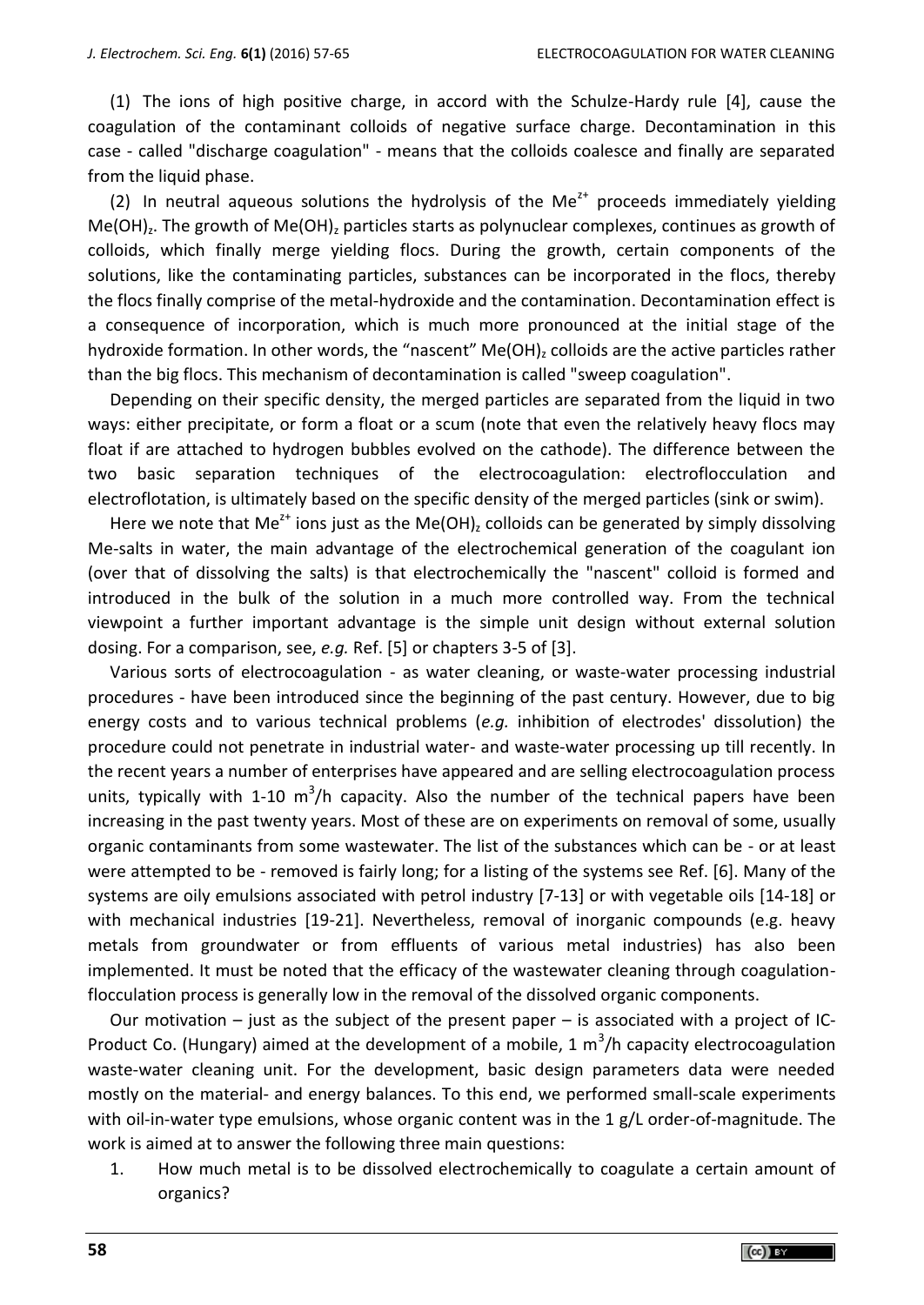- 2. What is the efficiency of the organic material removal and how much energy is needed to remove the organic material?
- 3. What are the important aspects of electrochemical cell design?

In what follows we show demonstration experiments, carried out with a commercially available oil-in-water emulsion used as a cooling lubricant for cutting and drilling, providing the guidelines to answer the above questions. We focus mainly on the behaviour of Al electrodes; in some cases, for comparison, the results of analogue experiments with iron electrodes are also shown. We note that the technical issues associated with settling of the flocs, filtering the sludge, removing the float is just as difficult as the electrochemistry involved. These problems, however, are not discussed here.

# **Experimental**

We used a non-thermostatted rectangular-channel flow-through cell, shown in Fig. 1, containing vertically placed parallel-plate electrodes (height 10 cm, width 5 cm, interelectrode distance, *w*, 0.2 cm). The electrolyte was pumped through in upward direction by a peristaltic pump providing a flow rate in the 1 - 16 L/h, ~0.3-4 mL/s range.



*Figure 1. The flow through cell used in the experiments (a). By changing the assembly of the electrode block, it could be used with 2 monopolar electrodes (b) and with maximum 6 electrodes comprising 5 serially connected cells with bipolar electrodes (c).*

The current - cell voltage measurements have been performed in galvanostat mode by an EF 427E high-power potentiostat, the voltage and/or current data were collected by DVMs via RS-232 interfacing. The typical precision of the measured voltages and current is 1 mV and 0.1 %, respectively.

The Al electrodes were made of technical alumínum alloy plates (AlMgSi0.5 alloy of standard EN AW 6060). In some cases, for comparison Fe (carbon steel with 0.2 % Mn and 0.2 % Si content of standard 10130) electrodes were also used. In some cases the metal content of the effluent after acidifying the samples - was determined by inductively coupled plasma spectrometry (ICP).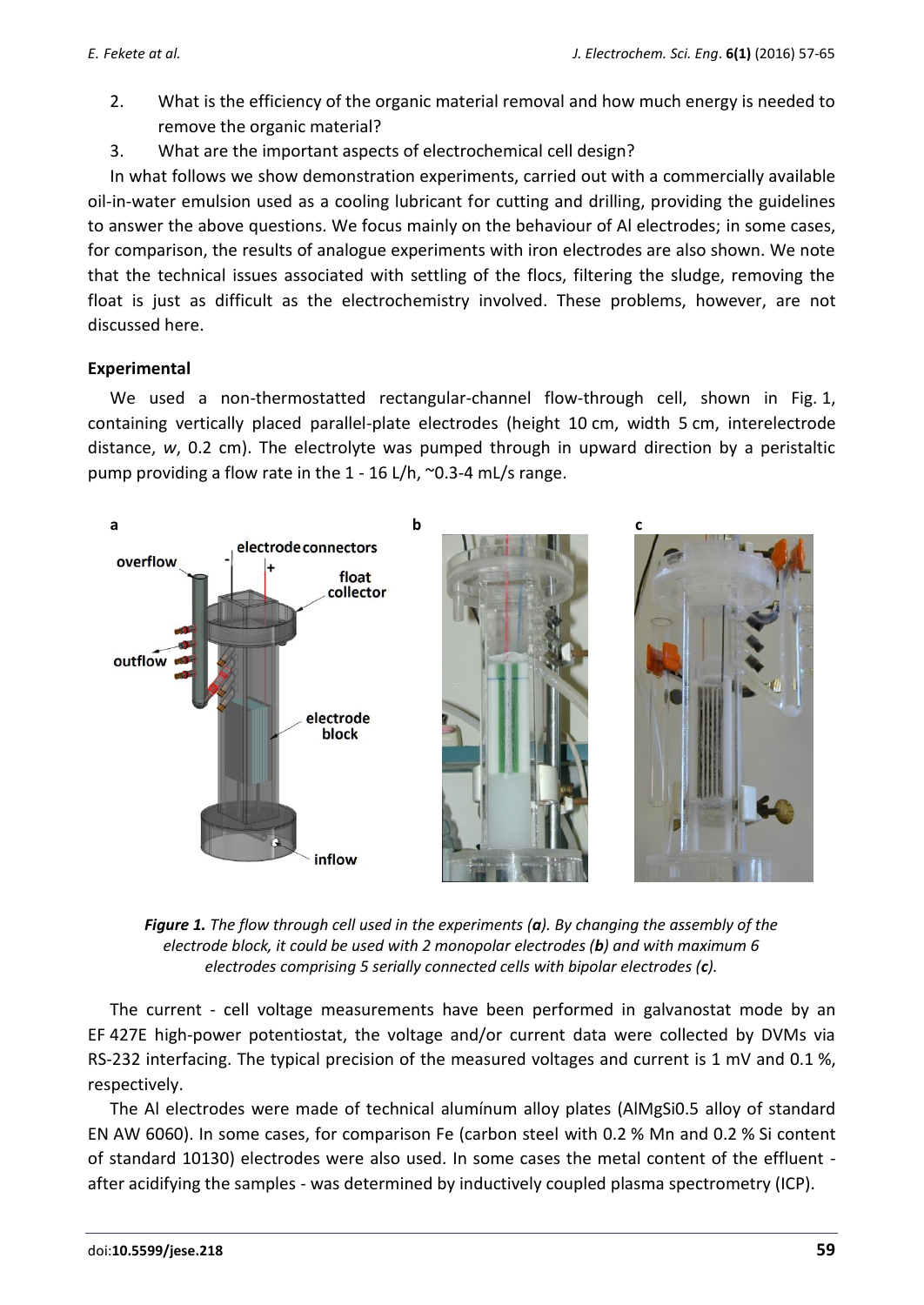Solutions: The oil emulsion is a commercially available oil product of MOL Co. (Hungary) with trade name Emolin 400, major components of which are emulsified mineral oil (60-65 w/w %), surfactants (11-23 w/w %) and organic corrosion inhibitors (15-20 w/w %). Its 2-5 % aqueous dilution is widely used in factories, machine shops as a cutting & drilling cooling lubricant. We note that the results obtained with this oil emulsion are rather similar to those with other emulsions - like diluted bovine milk, or oil-in-water emulsions of olive oil. The typical dilution in our experiments was  $1 g/L$ , for which the total organic content, measured by the regular chemical oxygen demand method (COD, determined by digesting the appropriately diluted sample by potassium bichromate and titrating back the residual bicromate [22]) was found to be around 2000 mg COD/L. The solutions of the metal dissolution experiments have been made with pure chemicals (Na<sub>2</sub>SO<sub>4</sub> and NaCl) from Reanal or Fluka, in deionized water produced by an ELGA purewater system.

## **Results**

When the white-opaque oil-water emulsion is electrolyzed between Al or Fe electrodes, first the metal hydroxide changes the appearance of the emulsion. Provided that a sufficient charge has passed through the cell, after a certain time - typically within a couple of hours - the flocs are settled, the liquid above the flocs gets become clear, as shown in Fig. 2.



*Figure 2. Emolin-water emulsion (0.1 % for Emolin) after electrolysis and 1 day settling. The charge/volume data are under the photos. 1st and 2nd row of photos: electrolysis with Al-Al and Fe-Fe electrodes, respectively.*

The cleaning effect can be quantified by measuring turbidity of the liquid after the settling. When turbidity is low and the dissolved components are colorless, optical absorption in the visible range is also a good measure of suspended particles. Hence, the amount of coagulant needed to achieve complete - or at least the maximum possible - coagulation can be easily measured by measuring the optical absorption spectra of the clear part of the liquid as function of the charge passed through the electrodes. This is shown in Fig. 3a. Three features are important: first, there exists a threshold value of charge (in what follows, named as coagulation charge) above which the absorbance (just as turbidity) is negligible, i.e. suspended particles disappear from the liquid; second, coagulation charge is almost the same for Al as for Fe electrodes and third, the coagulation charge is proportional to the oil concentration, as shown in Fig. 3b.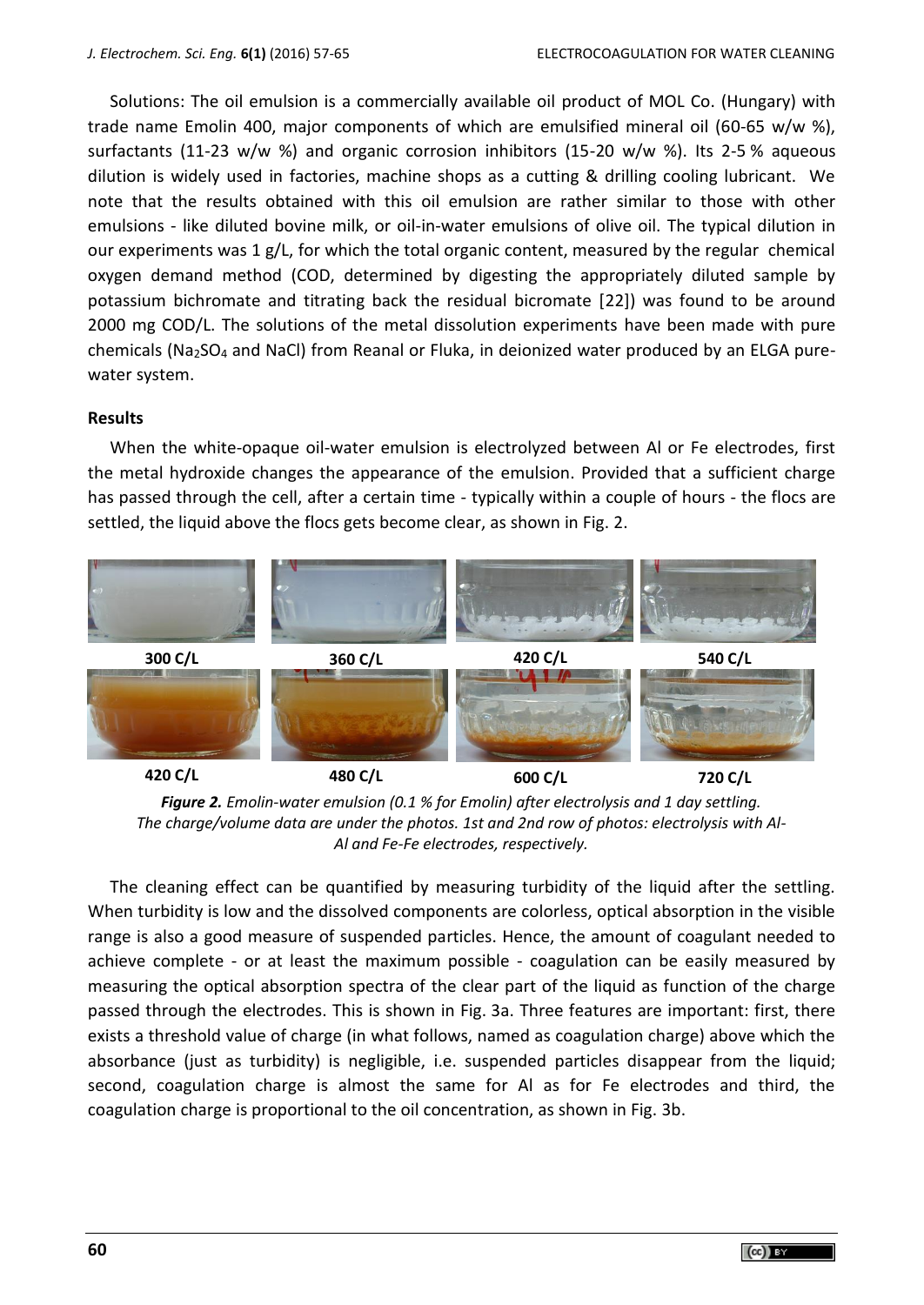

*Figure 3. (a) Absorbance of the clear part of the liquid as function of charge passed between Al-Al electrodes (red symbols) and between Fe electrodes (blue symbols) for emolin-water emulsions of concentrations as indicated. (b) Charge needed for the effective coagulation.*

Based on the "calibration line" on Fig.3b, provided that the oil concentration, *c*, is known, we can calculate the amount of charge needed to coagulate the oil content of unit volume of the liquid as *q* / C = 4000 × *c* / %. Charge and dissolved metal's moles, *m*, is connected by Faraday's law as *m*= *q* / (*n*e*F*), where *F*= 96500 C/mol, and *n*<sup>e</sup> is the effective charge number, which can be determined by measuring charge, and the metal content of the liquid (flocs, sludge, scum, float, and clear liquid altogether) by ICP. The  $n_e \equiv q/mF$  effective charge number has been calculated from a number of dissolution experiments; its value is ≈2 both for Al and Fe, because of different reasons:

**a.** The  $n_e$ ≈ 2 for Al is an indication that Al is dissolved on both electrodes. On the cathode hydrogen evolution, i.e. strongly reducing conditions keep the Al surface oxide-free, hence the Al – being an "electronegative" metal – chemically splits water according to the reaction:

 $2AI + 6H$ <sub>2</sub> $O = 2AI(OH)$ <sub>2</sub> +  $3H$ <sub>2</sub>.

The fact that Al dissolves also cathodically, is well-known in corrosion science[23] and has also recognized in electrocoagulation studies [24,25].

**b.** Iron dissolves in Fe<sup>2+</sup> form – this is clearly seen as the solution becomes dark green in the vicinity of the anode. However, the dark green flocs slowly (typically in 10 minutes - 1 hour time, depending on the conditions) get the pale brown colour of the Fe<sup>3+</sup>, just as seen in Fig.2, 2<sup>nd</sup> row.

The effectivity of the cleaning procedure can be determined by chemical analysis of the sludge and of the cleaned liquid: the total organic content of the liquid, approximated and measured as COD, decreases to 10-20 % that of the original emulsion containing approximately this amount of dissolved organics (in what follows we consider the average, 15 %). With these data, the mass balance can be estimated, as follows: Assume an oily waste water of 0.1 %≈1 g/L organic content. To remove 85 % (≈850 mg) of the organics, ≈400 C is needed; with this charge ≈400/(2\*96500) 27 g= 56 mg Al or ≈400/(2\*96500) 56 g = 116 mg Fe is dissolved.

The energy consumption of an electrocoagulation cell is much less well-defined. To illustrate this, lets perform the current – cell potential (polarization curve) measurement between the two Al electrodes, in a solution, whose conductivity, *κ*, is similar to that of some tap water, ≈500 mS/cm or somewhat larger. To avoid passivation of these metals, the electrolyte should contain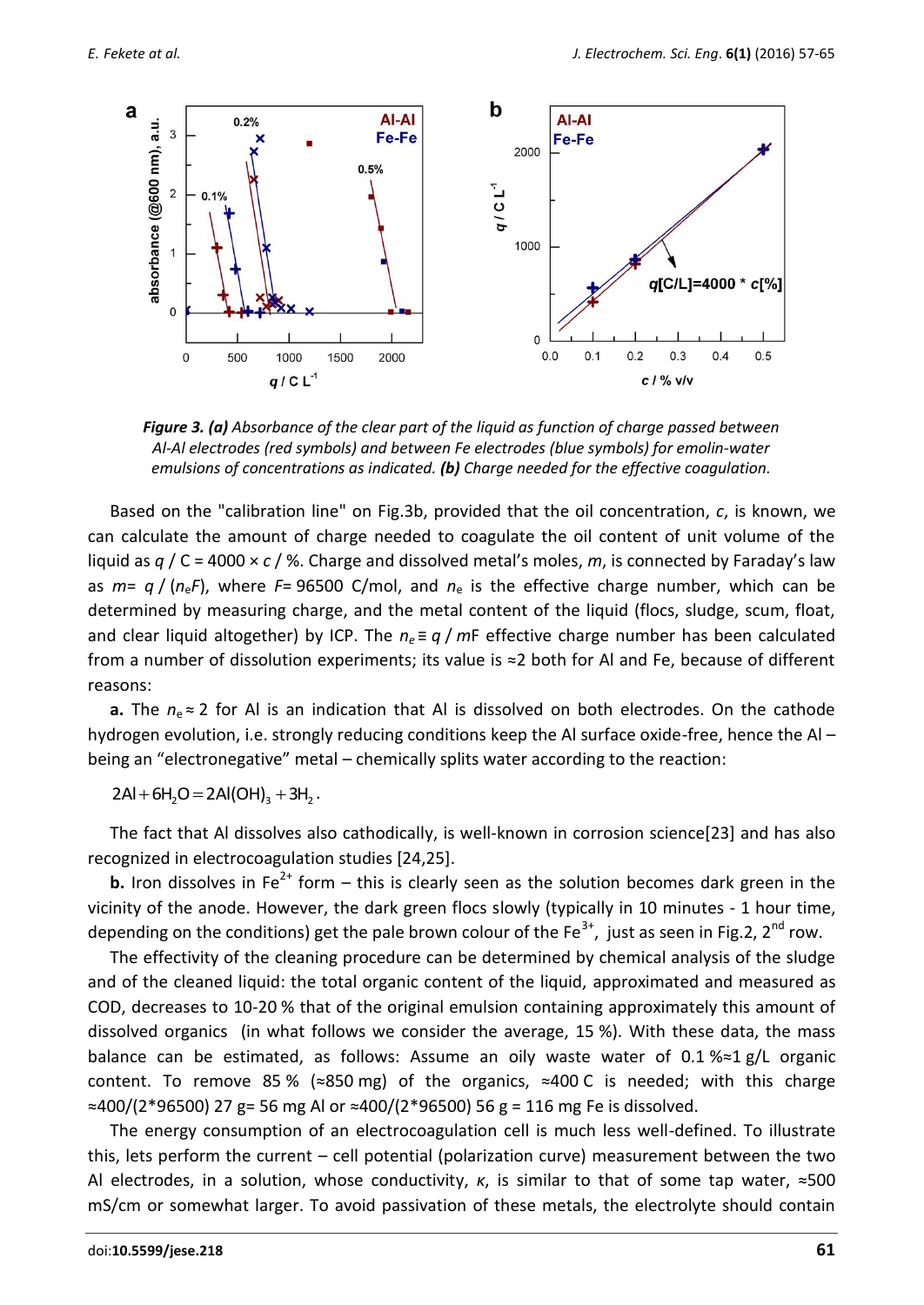some chloride – the minimum concentration was reported to be 60 ppm chloride (=1.7 mM) [26]. To be safely above this low limit, the polarization curves have been measured in 20 mM NaCl solution (*κ* ≈2.3 mS/cm at 25<sup>o</sup>C); such a curve is shown in Fig. 4. First, In the range of ±1 V the curve has a clockwise hysteresis, clearly indicating passivation-depassivation. In this cell voltage range – or with smaller currents than 5 mA –  $Al^{3+}$  ions thicken the oxide layer on the electrode rather than enter the solution. Hence the cell voltage must be larger than approximately 1 V; the use of 10 mA/cm<sup>2</sup> current density seems to be reasonable. Out of the ±1 V range, *U* ≈ 1 V +/R. The straight lines starting at +1 V and -1 V are in the IR drop-controlled voltage ranges. The reciprocal of the slopes of the lines =1 / 3.07 mS cm<sup>2</sup> = 325  $\Omega$  cm<sup>2</sup>, are larger by a factor of almost 4 than the area-normalized resistance of the solution between the electrodes  $AR = wx = 87 \Omega \text{ cm}^2$ . This difference indicates that the electrode surfaces are covered by some layer of significant resistance. In fact, white layers can be seen on the electrodes after the experiments; their appearance depends on the experiment's conditions. For example, if high *dc* current flows along with fast streaming of the electrolyte for a long time, then the layer is practically missing; the resistance is that of the solution. This is why we specify the lower limit of the cell voltage as *U* = 1 V + *IR* = 1 V + *jw*/*κ* for the cases of surface-layer-free, "clean" electrodes where the *IR* drop is due to solution resistance only. In real systems, the *IR* terms may be somewhat larger.



*Figure 4. Polarization curve measured galvanostatically (0.66 (mA/cm<sup>2</sup> )/s scan rate) in 20 mM NaCl solution in a flow cell of thickness 2 mm, between two Al electrodes. Flow rate 1 L/h.*

With these considerations, energy consumption is estimated as follows: Employing typical values,  $j$  = 10 mA/cm<sup>2</sup>,  $\kappa$  = 2 k $\Omega$  cm (usual value for tap water),  $w$  = 0.5 cm, and clean electrodes we get an inacceptably high value of  $U = 11$  V. (Note that in this case almost the full amount of electricity heats the cell.) Since in practical cases the interelectrode distance cannot be decreased in order to avoid blocking of the cell; with smaller currents the electrodes are prone to get passivated; the only possibility to decrease cell voltage, salt addition to the liquid is inavoidable.

Finally, the energy consumption is calculated with the assumption that the cell voltage can be lowered to 5 V. While passing 400 C charge,  $5V \times 400$  C = 2000 J≈0.55 Wh energy is consumed.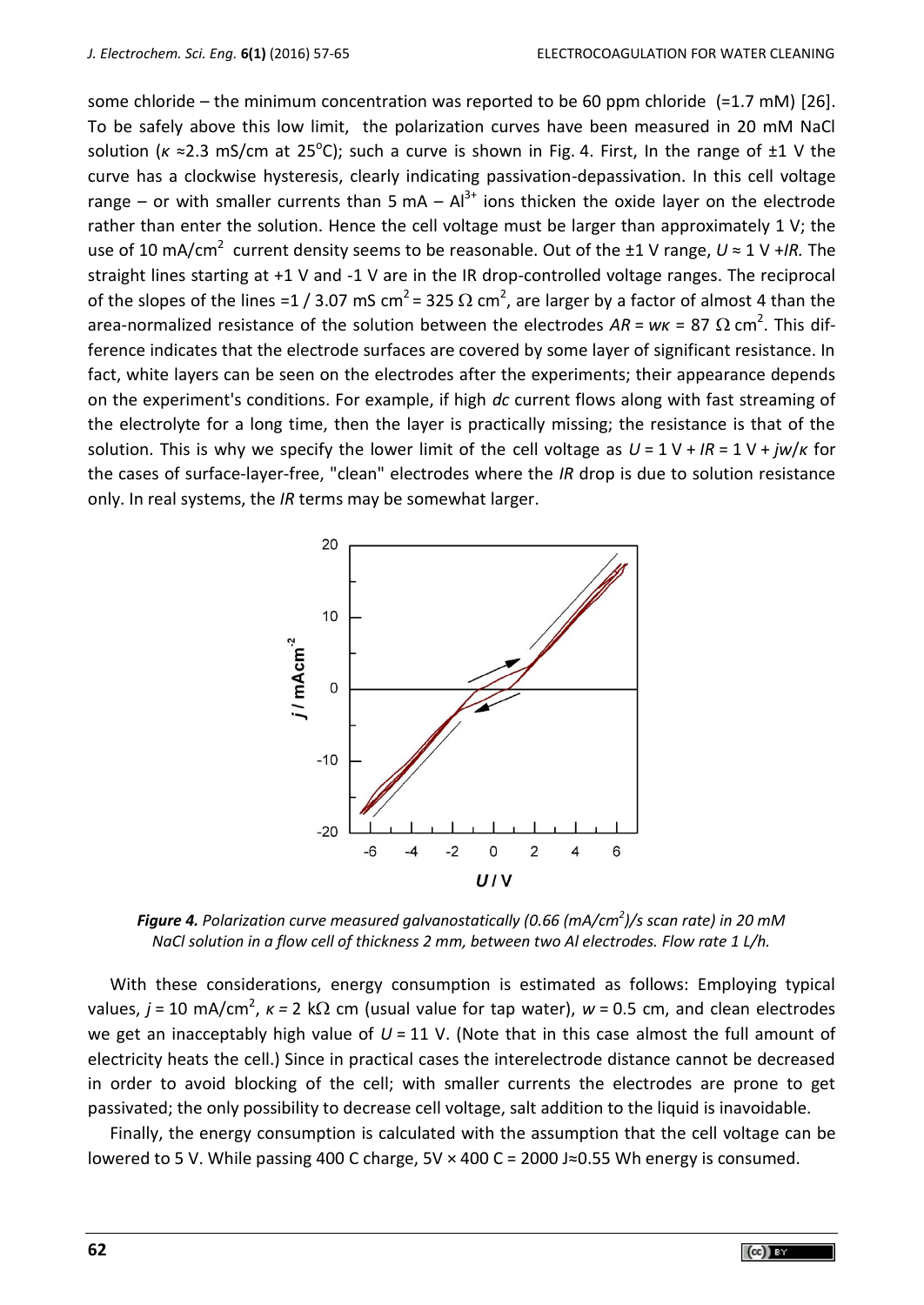Mass balance and energy consumption on a practical scale, based on the above data: for removing approximately 1 kg oily contaminant from a waste water of about 1  $m^3$ , we need 56/0.85 = 66 g Al and 0.55 kWh electric energy for performing the electrocoagulation.

For these data of mass of Al and electric energy, two comments are needed. First, the aluminium plates used as electrodes are dissolved somewhat unevenly. We found that (on an average) about 90 % of their mass can be utilized. Second, we found that in some cases certain coatings are formed on the cathode (a sticky organic or limescale) which can be removed by changing the polarity for a while. Prompted by some studies whose authors advocate for the use of alternating current, *ac,* rather than *dc* [27,28] we now demonstrate the worse performance of the *ac* method with the following experiment:

The current of the flow-through cell with Al electrodes was set to a value at which the Al concentration of the effluent was 2.5 mM. Then, *dc* of alternating polarity was applied polaritychanges in every *t* seconds (5 ms  $\leq$   $t \leq$  50 s). The AI content of the effluent was measured by ICP. The Al content decreases with decreasing *t*, as shown in Fig. 5, clearly pointing to that electrocoagulation should be done with *dc.* Polarity changes should be done rarely, only if needed. As a matter of curiousity: alternating the polarity blocks Fe electrodes much more than Al ones.



*Figure 5. Dependence of metal dissolution rate on frequency of the current of alternating polarity. Abscissa: time between polarity changes (half of period time); ordinate: concentration of dissolved metal (Al or Fe) in the effluent. With dc electrolysis, the concentration is 2.5 mM.*

## **Discussion**

On the whole, the obtained data of cleaning efficiency (mainly COD) are in agreement with those in papers on similar studies [18-20]. Thus, we can specify the design parameters for the waste water cleaning unit of 1 m<sup>3</sup>/h capacity, with assuming a 1 kg/m<sup>3</sup> = 1 g/L oily contamination, as follows:

**1.** The unit will remove 85 % of the contamination (in terms of COD). Provided that COD is proportional to concentration of the organics, the rest is the dissolved organics of 0.15 g/L, with COD 300 mg/L .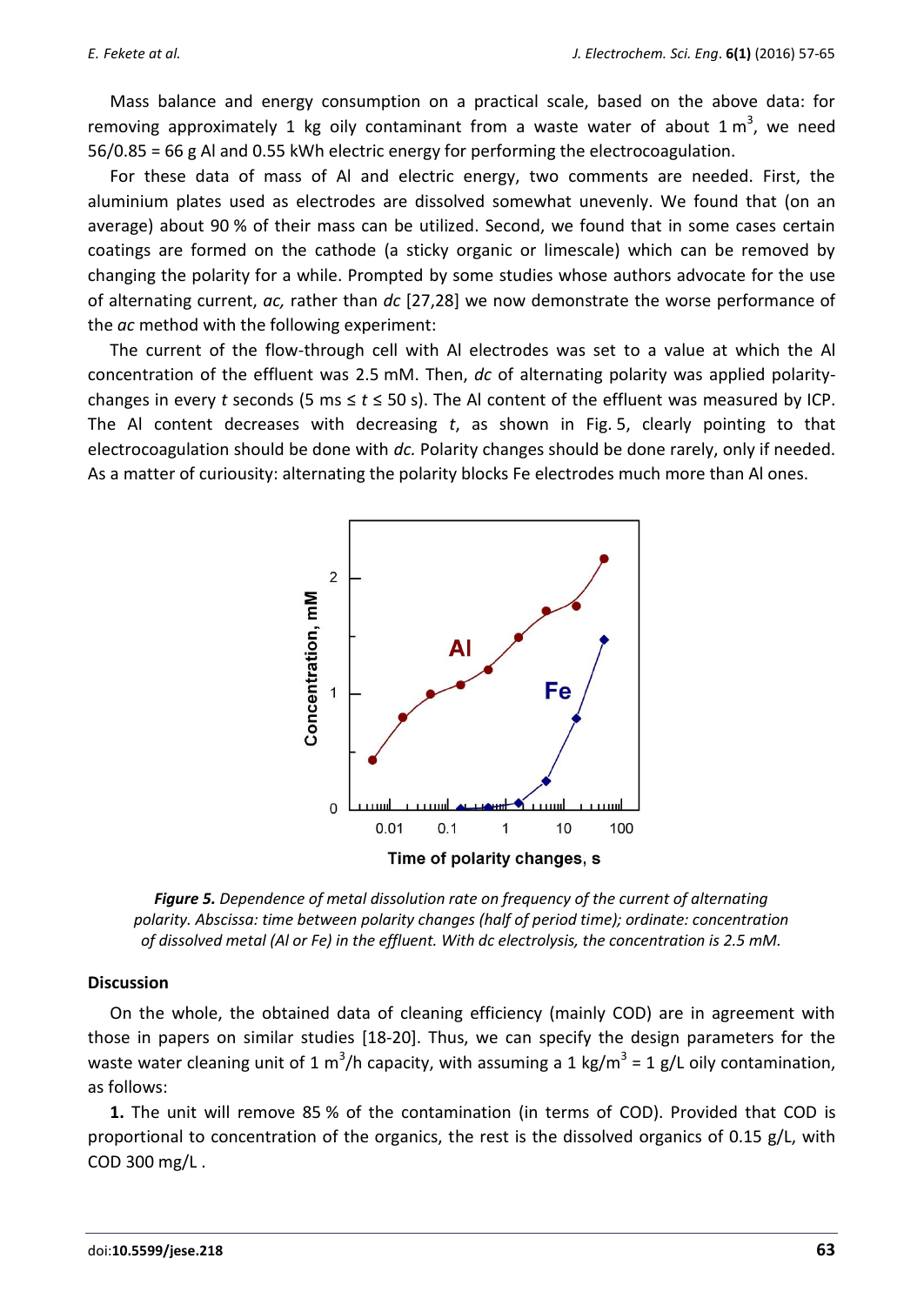We note that this residual contamination level might imply that a secondary purification step of activated carbon adsorption is required. However, this water quality generally fits to reuse purposes in industrial applications.

**2.** To remove 1 kg organics, approximately 66 g Al is to be dissolved. For this,  $(66/27) \times 2 \times 96500 = 0.47 \times 10^6$  C charge is needed in one hour, *i.e.*  $\approx$ 131 C/s. Provided that we use 10 mA/cm<sup>2</sup> current density, the area of anodes and cathodes is ≈131 A / (0.01 A / cm<sup>2</sup>) ≈  $\approx$  1.3 m<sup>2</sup>.

**3.** As it has been found in the context of Fig.4, the cell voltage is *U* ≈ 1 V+*IR* =1 V + *jw*/*κ;* with 0.5 cm interelectrode distance the cell voltage and hence energy consumption are inacceptably high if the conductivity of the waste water is like that of tap water. For the increase of conductivity, salt, NaCl - or salt plus for balancing pH, HCl - should be added to the waste water - up till it reaches the maximum emission value of waste water, 2 mS/cm. This requires less than 1 kg NaCl (per 1 m<sup>3</sup> waste water). Then  $U \approx 1$  V + 10 mA/cm<sup>2</sup> × 0.5 cm / (2 mS/cm) = 3.5 V. We note that from energy consumption point of view the continuous conductivity monitoring and adjusting system plays a central role.

**4.** Points 2+3: The dissolution of 66 g Al requires  $0.47 \times 10^6$  C  $\times$  3.5 V = 1.65 MJ = 0.45 kWh electric energy. The overall electrode area of 1.3  $m^2$  may be divided to many small sections to yield an ensemble of parallely and serially connected cells, thus the power supply can be set up employing parallely operating *e.g.* 24 V modules.

Although there is a number of other important issues (*e.g.* pH regulation, flow control, separation of flocs and float, detection of electrodes' blockage) which are out of our present scope, the main electrochemical points of electrocoagulation have all been presented here. Using also these guidelines, which were formulated based on our small-scale experiments, a couple of prototypes of electrocoagulation waste water cleaning units have been built; their properties are close to those predicted.

## **Conclusions**

The subject of this paper is a couple of small-scale experiments by which design parameters of larger-scale electrocoagulation units could be established. As a result of these experiments with oil-in-water type emulsions with about 1 kg/m<sup>3</sup> organic content, we conclude that 80-90% of the organic content can be removed on the expense of dissolution of Al of less than one-tenth of mass of the removed organics plus about 0.5-1 kWh electric energy per kg of removed organics.

*Acknowledgements: The project of code KMR\_12-1-2012-0386 was funded by the National Research, Technology and Innovation Office of the Hungarian government.*

## **References**

- [1] M. Vepsäläinen: Electrocoagulation in the treatment of industrial waters and wastewaters, Thesis, VTT Technical Research Centre of Finland, 2012
- [2] M. Y. A. Mollah, R. Schennach, J. R. Parga, and D. L. Cocke, *Journal of Hazardous Materials*, 84 (2001) 29-41.
- [3] O. Sahu, B. Mazumdar, P. K. Chaudhari, *Environ. Sci. Pollut. Res.* 21 (2014) 2397–2413.
- [4] *IUPAC Compendium of Chemical Terminology (Gold Book)*, <http://old.iupac.org/goldbook/S05501.pdf> (accessed on June 28, 2015)
- [5] P. Canizares, F. Martinez, C. Jimenez, C. Saez, M. A. Rodrigo: *J. Hazard. Mater*. **151** (2008) 44–51